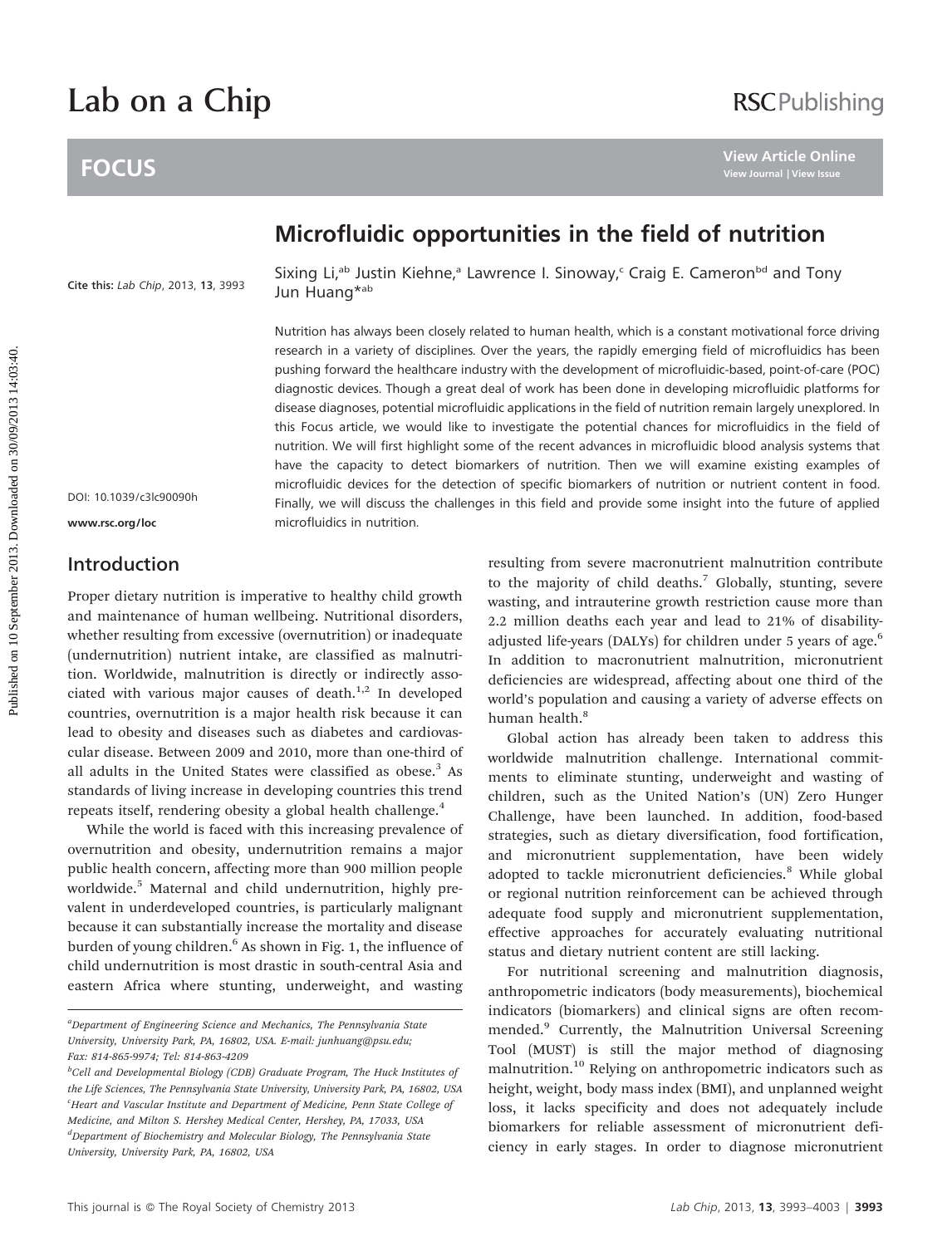

Fig. 1 Latest country prevalence estimates for stunting, underweight and wasting among children under-five years of age. Images reproduced from ref. 7 with permissions from WHO and UNICEF.

deficiencies before the effects are severe enough to cause perceptible symptoms, blood or urine tests are often utilized to measure specific micronutrient biomarkers. Unfortunately, conventional blood or urine tests must be carried out in centralized or regional laboratories capable of maintaining bulky, expensive equipment. The necessity of sample transport, along with long sample analysis times, makes real-time diagnoses in POC settings very difficult. This difficulty is compounded in poor and rural areas where the risk of malnutrition is highest and access to medical equipment and personnel is lowest. Additionally, high costs make it unlikely that conventional blood or urine tests can be scaled up for nutritional screening at the population level. Therefore, the development of portable, inexpensive devices that can efficiently detect biomarkers of nutrition will significantly benefit the global effort in fighting against malnutrition.

In addition to the detection of nutritional biomarkers, microfluidic platforms can be used to monitor the nutrient content in food and micronutrient supplements. Conventional nutrient analysis techniques, utilized by the food industry, are ill-suited for use when food supplies and micronutrient supplements are being distributed in resource-limited regions, as is the case in the UN's Zero Hunger Challenge. This also calls for the development of small-size, low-cost, easy-to-use devices that can sensitively analyze multiple types of nutrients.

Given these constraints, microfluidic technologies seem to have great potential for applicability. With its capacity to precisely handle small volumes of liquid, microfluidics has transformed the way biomedical and chemical assays are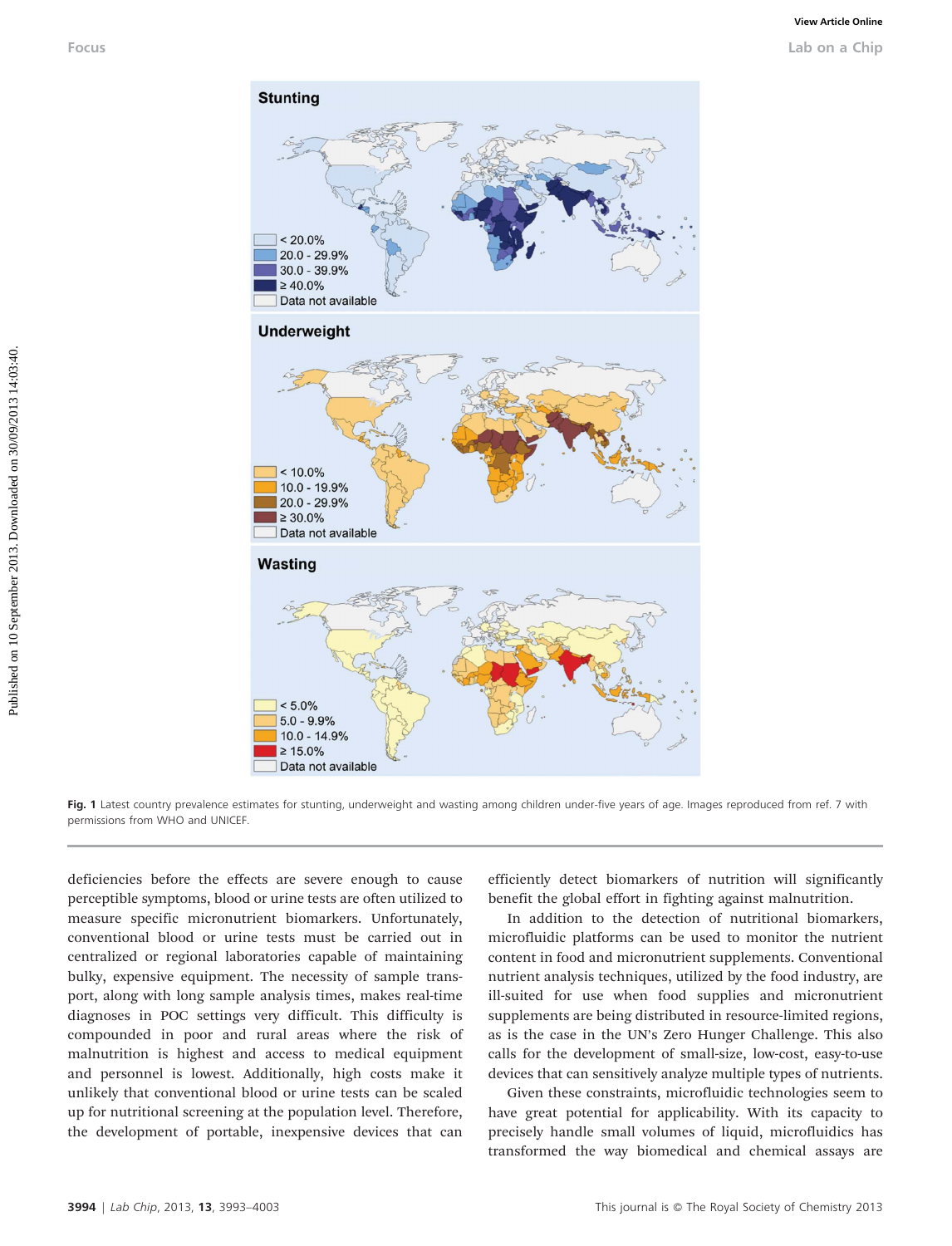designed and executed. $11$  Despite the extensive and fruitful work that has been done over the past two decades, the field of nutrition is still largely unexplored by the microfluidics community. Thus, the purpose of this Focus article is to invoke interest among microfluidic researchers in the field of nutrition. In the following sections we will highlight some of the recent advances in microfluidic blood analysis systems that have the capacity to detect biomarkers of nutrition. Then we will examine existing examples of microfluidic devices for the detection of specific biomarkers of nutrition or nutrient content in food. Finally, we will discuss the challenges in this field and provide some insight into the future of applied microfluidics in nutrition.

### Microfluidic blood analysis platforms

With the advantages of small size, low cost, ease of integration and automation, microfluidics technology is expected to revolutionize the healthcare industry with portable, inexpensive, and high-performance medical devices for POC diagnostics.12–16 Because human blood contains massive amounts of diagnostic information, miniaturization of blood analysis is an area of intense interest for the microfluidics community. Many researchers have devoted themselves to developing microfluidic platforms for the purpose of tackling specific human health problems through blood analysis. The integrated blood barcode chip (IBBC) developed by the Heath group is one such example.<sup>17</sup> Through the integration of a densely patterned antibody microarray based on the DNA-encoded antibody library (DEAL) techniques,<sup>18</sup> this IBBC device is capable of multiplexed detection of serum proteins in minutes from only a finger prick of blood. Furthermore, the Sia group recently miniaturized the standard enzyme-linked immunosorbent assay (ELISA) in a microfluidic platform to develop a portable device specifically for HIV and syphilis diagnosis in developing countries.<sup>19</sup> In a field-testing in Rwanda, this device was used to analyze hundreds of locally collected human samples, demonstrating performance comparable to its benchtop counterparts. Lab on a Chip<br>
designed and executed," Despite the extensive and fruitful<br>
sevent but a focus were the particle and intervalses of the moreover the particle and intervalse the set of the order of the distance of the set of

Despite recent innovations and significant potential, microfluidics has yet to live up to lofty expectations. Oftentimes microfluidic devices are designed and tested in laboratory settings where external connections (tubing, optical fiber, etc.) and components (power supply, compressed air, pumping systems, etc.) are taken for granted. This can be an obstacle when the devices are to be applied in remote settings. Learning from the widely used home pregnancy test kits, we believe that connection-free, self-powered, and highly integrated microfluidic blood analysis devices will be better-suited for POC diagnostics.

Several groups have taken steps towards this goal by developing self-powered, self-contained microfluidic blood analysis devices.<sup>20-23</sup> As shown in Fig. 2(a), the Lee group developed a stand-alone, self-powered integrated microfluidic blood analysis system  $(SIMBAS).^{23}$  This connection-free, vacuum-powered device can achieve fluid propulsion, plasma separation, and biomarker detection on a single chip. To demonstrate the capabilities of the device, the authors analyzed whole blood samples spiked with various concentrations of biotin (vitamin B7). Their results show that  $5 \mu L$  of whole blood can be analyzed in 10 min, with a limit of detection of approximately 1.5 pM.

In addition to merely modifying conventional PDMS microfluidic chips, researchers have endeavored to introduce innovative microfluidic formats to achieve connection-free, automated, and integrated microfluidic devices. Centrifugal microfluidics, or a lab-on-a-disc (LOD) system, is one particularly promising, alternative microfluidic format. Although the concept was first brought to the public as early as  $1969$ , $^{24}$  it was not until Abaxis introduced its Piccolo system in the early 1990s that the diagnostic potential of LOD systems became well recognized. While efforts to commercialize centrifugal microfluidic platforms have persisted, research has pushed forward, continuing to expand the functions and applications of LOD blood analysis systems since the 2000s.25–36

Though the significant advances in LOD technologies have been reviewed extensively in other works, $37,38$  we will briefly highlight one example of a recently developed platform to illustrate that a connection-free, integrated blood analysis system can be accomplished using the LOD technology. Fig. 2(b) presents the disc design of a fully automated LOD ELISA system developed by the Cho group for the diagnosis of infectious diseases from whole blood.<sup>34</sup> Like other LOD platforms, the centrifugal forces generated during disc spinning drive sample flow. This centrifugal pumping requires only an integrated motor to generate spin, minimizing the amount of necessary external components. In addition, preloading of reagents into the microfabricated channel network eliminates the need for external tubing or sample pretreatment. In this work, the authors utilized novel laser irradiated ferrowax microvalves  $(LIFMs)^{35,36}$  in the LOD system for fluid control. By exposing the iron oxide nanoparticleincorporated paraffin wax to low-intensity laser light, one can precisely melt the wax to control fluid transfer. The LIFM makes it possible to execute the high-speed spinning necessary for plasma separation while maintaining the ability to execute further operations through the confinement of the sample during each individual step. This is also the basis for fully automating the immunoassay with the preset spin program. To demonstrate the functionality of this device, the authors conducted microbead-based suspension ELISA assays to detect the antigen and antibody of Hepatitis B Virus (HBV). The total assay time was reduced from the 2 h necessary for conventional ELISA to less than 30 min while maintaining a comparable limit of detection. In their later work, the Cho group achieved simultaneous biochemical assay and immunoassay<sup>33</sup> or multiplexed immunoassays<sup>28</sup> in a single integrated LOD device, thereby further demonstrating the great application potential of LOD devices in POC blood analysis.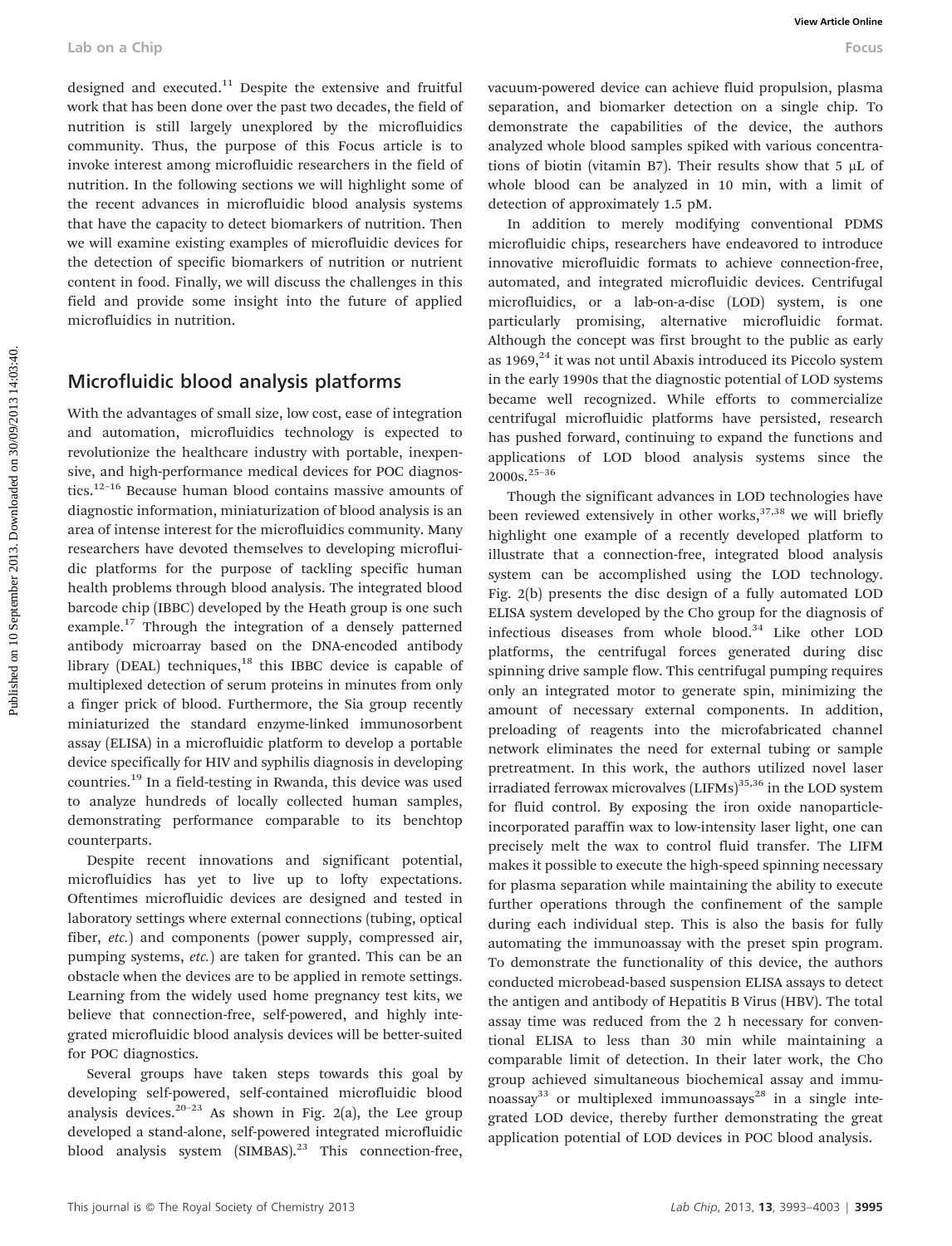

Fig. 2 (a) Schematics of the stand-alone, self-powered integrated microfluidic blood analysis system (SIMBAS); (b) Disc design of the fully automated LOD ELISA system; (c) The brief workflow of the µPAD used for multiplexed transaminase test. Images reproduced from ref. 23, 34 and 55 with permissions from the Royal Society of Chemistry and the American Association for the Advancement of Science.

Paper microfluidics, or microfluidic paper analytical devices (mPAD), provides another innovative format for connection-free microfluidic platforms. Pioneered by the Whitesides group, paper microfluidics has made significant strides despite the technology's very recent introduction. The potential of paper microfluidics in developing low-cost, POC diagnostic tools has been well recognized by the microfluidics community, demonstrated by the rapid research advancement seen in recent years.<sup>39-55</sup>

In-depth analysis of paper microfluidics is available in other review papers<sup>56–58</sup> and is not our focus in this review. Instead, we will elucidate the potential of paper microfluidics in realizing low-cost, connection-free, easy-to-use blood analytical platforms with the use of one recent example.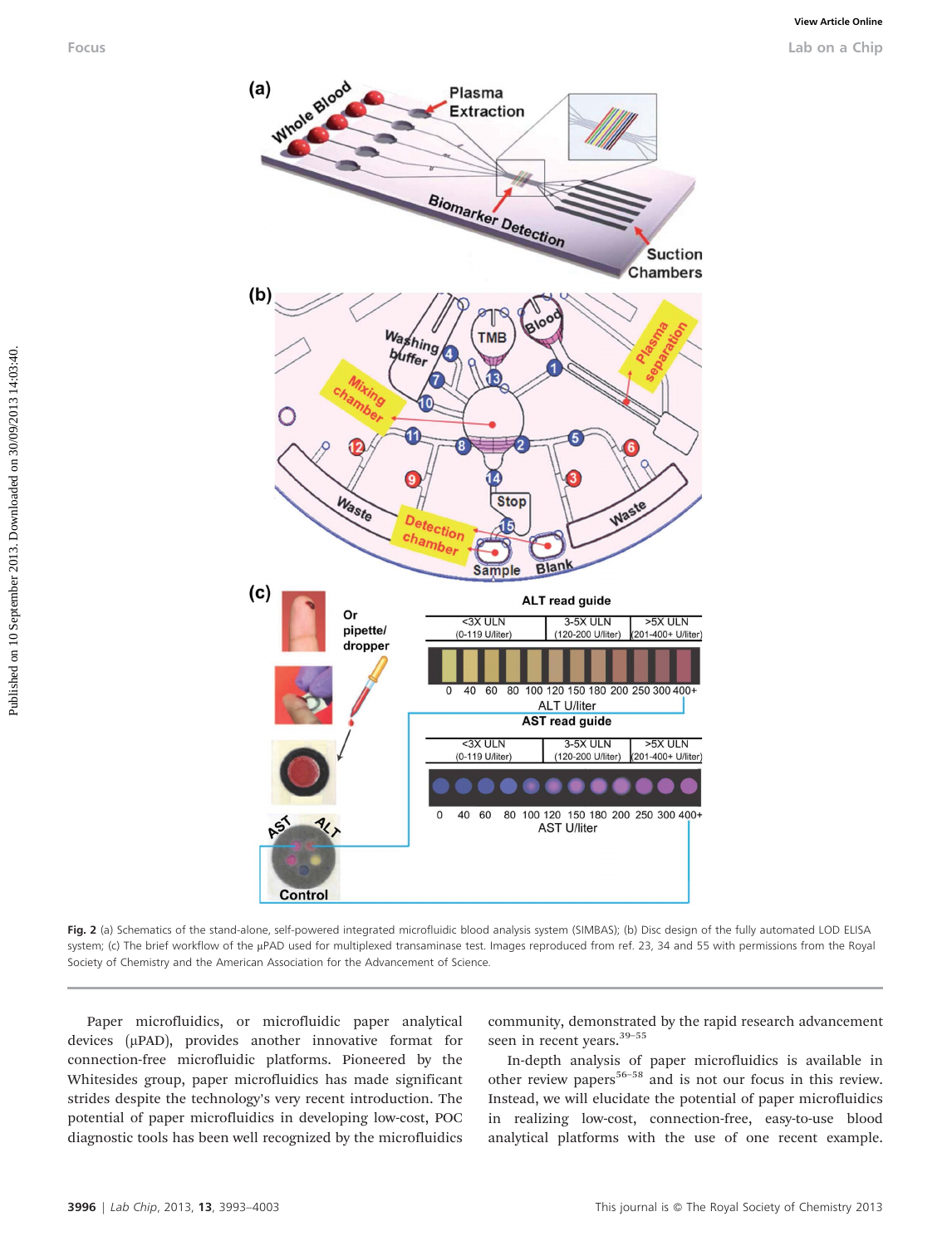Shown in Fig.  $2(c)$ , the  $\mu$ PAD newly developed by the Whitesides group is capable of multiplexed detection of two major liver function indicators, aspartate aminotransferase (AST) and alanine aminotransferase  $(ALT)$ .<sup>55</sup> Requiring only a finger prick of whole blood, the device is capable of performing simultaneous assays in 15 min. Capillary forces are utilized to drive the fluid flow, rendering the platform pump- and connection-free. By patterning hydrophobic barriers onto the layered paper device, the authors are able to create three-dimensional hydrophilic microchannels to realize more complex fluid manipulations such as splitting, mixing, and filtration. Moreover, this three-dimensional fluid network also enables the  $\mu$ PAD to run multiplexed assays with unique conditions and no risk of cross-reactivity between assays. The clinical test results show that the accuracy of the µPAD is comparable to the current gold standard automated methods. In addition to simplicity and accuracy, the device is extremely low-cost, light-weight, and disposable, making it perfect for POC settings.

### Microfluidic detection of nutritional biomarkers

Although biomarker detections have not been as popular in the field of nutrition as in disease diagnoses, the importance of proper biomarkers in nutritional screening and malnutrition diagnosis has evoked attention recently.59,60 Direct measurement of biomarkers of nutrition in bodily samples such as blood and urine provides more specific and less biased diagnostic information than anthropometric indicators (body measurements). Moreover, seemingly healthy individuals can unknowingly lack vital nutrients in their diets, eventually leading to disease. In these cases, the detection of biomarkers of nutrition can help diagnose malnutrition in early stages. Portable devices that can specifically and sensitively detect biomarkers of nutrition will greatly enhance nutritional monitoring targeting real-time and home-based evaluation. In this section, we will discuss the work that has already been done in microfluidics regarding the detection of nutritional biomarkers.

#### Macronutrients

Carbohydrate, protein, and fat are classified as macronutrients. The excess consumption of macronutrients is a major cause of obesity, while chronic, insufficient intake of macronutrients leads to severe protein-energy malnutrition. The most successful example of POC detection of macronutrient levels is blood glucose detection. Low-cost, pocket-sized glucose meters are easily accessible in stores. However, because blood glucose levels are more closely tied to diabetes than to nutritional status, we will not discuss microfluidic glucose detection due to the limited length of this Focus article. Instead, we will focus on the detection of biomarkers related to protein and fat status.

Historically, the measurement of serum hepatic proteins (albumin, prealbumin, transferrin, etc.) has been used to assess protein nutritional status. Although controversy has arisen recently about the accuracy of using serum hepatic proteins in evaluating nutritional status, the detections of serum hepatic proteins together with indicators of inflammation such as C-reactive protein (CRP) can still provide useful information about nutritional status.<sup>61-64</sup>

Miniaturization of immunoassay is a common strategy for microfluidic protein detection. Laiwattanapaisal et al. has developed an on-chip immunoassay for detecting urinary albumin with performance comparable to conventional spectrophotometric methods.<sup>65</sup> However, the immunoassaybased protein detection often means a tedious procedure and high reagent costs. In order to overcome these limitations, the Lee group developed non-immunological urinary albumin sensors, either based on electrochemical detection<sup>66</sup> or specific dye binding. $67$  By modifying the device design and introducing magnetic bead-based chemiluminescence detection, they also detected serum CRP in microfludic systems.<sup>68,69</sup> Besides the Lee group, several other groups have also demonstrated the detection of serum CRP in microfluidic devices.<sup>28,70-74</sup> Fig. 3(a) shows the capillary-driven immunodiagnostic device developed by Gervais and Delamarche for detecting CRP from human serum.<sup>74</sup> With the integration of all the functional elements and reagents on-chip, this device achieves one-step immunoassays, demonstrating the potential advantage of microfluidics in simplifying the detection procedure. Their results show that CRP with a concentration of 1 ng  $mL^{-1}$  can be detected from only 5  $\mu$ L of serum within 14 min. Eab on a Chip<br>
Shown in Fig. 2(c), the µPAD newly developed by the sasess protein nutritional status. Although controvery has<br>
Whiteslow errors counter of the presentation of the method of multipline the method of the meth

In addition to albumin and CRP, microfluidic platforms have been developed to detect cortisol,<sup>75-77</sup> a steroid hormone reported to be an indicator of protein-energy malnutrition.<sup>78</sup> The utilization of portable microfluidic devices can help realize real-time cortisol monitoring to establish diurnal cortisol concentration behavior.<sup>75</sup> Moreover, the integration of nanotechnology into microfluidic platforms significantly increases the sensitivity of cortisol detection, enabling ultrasensitive cortisol sensors.<sup>76,77</sup>

Cholesterol is a lipid with crucial roles in maintaining the integrity of cell membrane, as well as in biosynthesis of steroid hormones and vitamin D. The blood cholesterol level, as an important indicator of fat nutritional status, is also closely related to diseases: increased cholesterol level is believed to increase the risk of cardiovascular diseases while low cholesterol level may increase the risk of cancer, depression, or respiratory diseases. Microfluidic detections of blood cholesterol levels have recently been realized in centrifugal microfluidics<sup>33</sup> or paper microfluidics<sup>40</sup>. Additionally, there is also a recent trend of integrating nanostructured materials into microfluidic devices to realize cholesterol detection.79–84 Fig. 3(b) illustrates one recent example of such microfluidic devices for detecting total serum cholesterol.<sup>84</sup> In this work, Ali et al. fabricated a microfluidic nano chip utilizing nickel oxide nanorods (NRs-NiO) immobilized with cholesterol esterase (ChEt) and cholesterol oxidase (ChOx). The electrons generated during the enzymatic reactions were transferred to NRs-NiO, resulting in an electrochemical signal indicating total serum cholesterol concentration. Their results show that the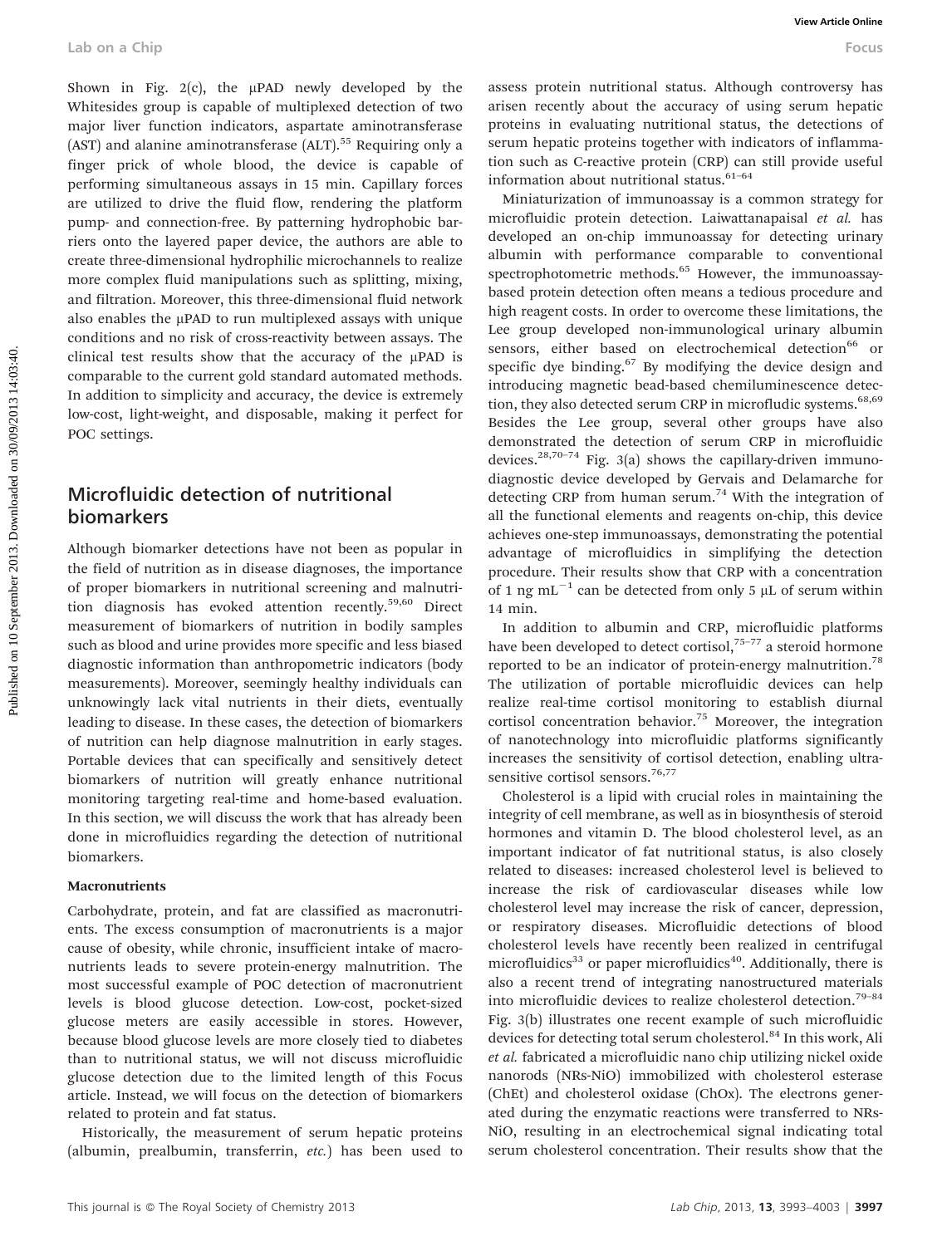

Fig. 3 (a) The schematic of the one-step, capillary-driven, POC CRP detection device; (b) The microfluidic chip based on nickel oxide nanorods (NRs-NiO) used for the detection of total cholesterol. Images reproduced from ref. 74 and 84 with permissions from the Royal Society of Chemistry.

use of NRs-NiO gives the device a wide detection range and high sensitivity.

#### Micronutrients

Compared with macronutrient malnutrition, micronutrient deficiencies are not easily diagnosable only based on anthropometric indicators, unless they are severe enough to cause obvious illness symptoms. Thus the detection of biomarkers of micronutrient status should significantly enhance the diagnosis of micronutrient deficiency. In industry, the potential of microfluidic technology in realizing real-time, POC monitoring of micronutrient status has already been recognized. NanoSpeed Diagnostics Inc. has introduced a series of Test4TM products, which are basically Lateral Flow Immunoassay (LIFA)-based portable devices. Among the products, the Test4D<sup>TM</sup>, Test4Ca<sup>TM</sup> and Test4Fe<sup>TM</sup> are capable of measuring vitamin D, calcium, and iron levels in human blood, respectively. Meanwhile, recent progress has also been made in academia in developing microfluidic systems for measuring micronutrient levels in blood.

Iron deficiency is one of the most common micronutrient deficiencies around the world and causes iron-deficiency anemia. Besides serum iron level, hemoglobin and serum ferritin are widely used indicators of iron status. Steigert et al. developed a LOD platform based on colorimetric assay that can directly measure the concentration of hemoglobin from

only 2  $\mu$ L of whole blood within 100 s.<sup>85</sup> Microfluidic detections of serum ferritin have also been reported by several groups using on-chip immunoassays.<sup>86-88</sup> Through the integration of pneumatic microvalves, Kartalov et al. realized a high-throughput, multi-antigen microfluidic fluorescence immunoassay system, which can simultaneously measure serum ferritin, CRP and several other serum proteins.<sup>88</sup>

Recently, the first monolithically fabricated microfluidic electrochemical sensor capable of measuring zinc in serum was reported.<sup>89</sup> In this work, microfabricated bismuth electrodes interact with the zinc in the sample to generate quantitative information about zinc levels in blood serum treated with HCl. This reported microfluidic sensor requires only 200 µL of blood sample and shows good sensitivity in the 5 mM to 50 mM range in pH 6 sodium acetate buffer.

In addition to detection of trace elements, microfluidics has been successful in the monitoring of vitamin A status. $90$ Vitamin A levels are conventionally monitored through characterization of retinol levels in the blood. Due to the 1 : 1 ratio between retinol binding protein (RBP) and retinol, RBP is a suitable surrogate for vitamin A monitoring. Based on this, the on-chip measurement of RBP instead of retinol was employed in this work, speeding up the process and eliminating the need for extensive lab work. To test the functionality of this microfluidic RBP enzyme immunoassay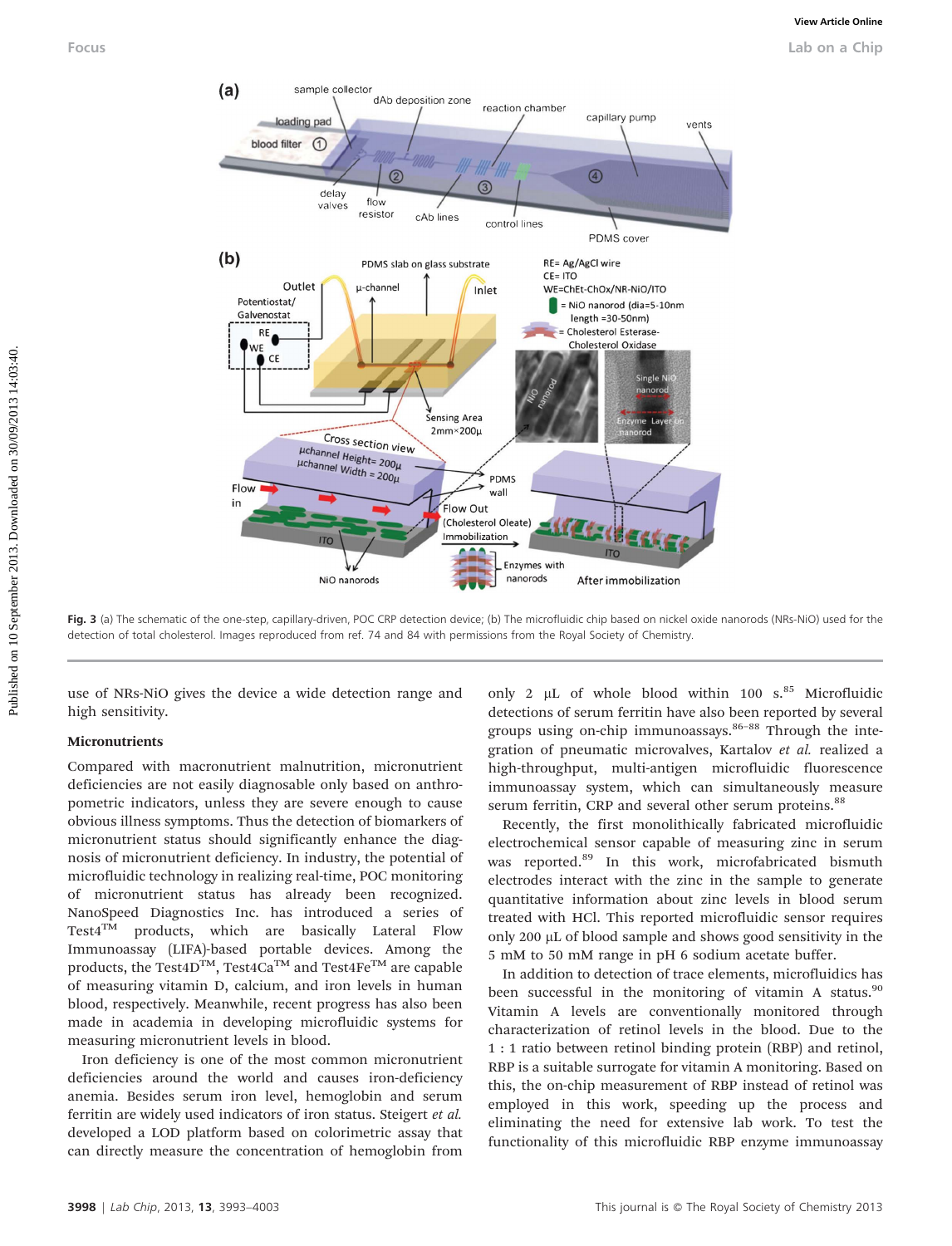(EIA), the authors executed a field evaluation in a population at risk of vitamin A deficiency using both the microfluidic RBP EIA and the HPLC retinol measurement. The results showed that the microfluidic platform is as reliable as the conventional HPLC method in estimating vitamin A deficiency, while with obvious advantages in terms of portability, low cost, and rapid detection.

### Microfluidic monitoring of nutrient content

In the fight against global malnutrition, food-based strategies are the most straightforward approaches. Providing adequate food supply, micronutrient supplementation, dietary diversification, and food fortification are the simplest and most direct ways to combat malnutrition.<sup>8</sup> Therefore, the monitoring of nutrient content in dietary and micronutrient supplementation is a necessity for ensuring the efficiency of these strategies.

Conventional methods used in food analysis include mass spectroscopy  $(MS)$ ,<sup>91</sup> gas chromatography  $(GC)$ ,<sup>92</sup> high-performance liquid chromatography (HPLC),<sup>93</sup> capillary electrophoresis  $(CE)$ , and enzyme-linked immunosorbent assay (ELISA).<sup>95</sup> Although these analytical methods are widely used in the food industry for quality control and safety inspection, they do not meet the requirements of field use necessary for application in resource-limited areas because they necessitate sophisticated equipment, are relatively time-consuming, and require high reagent costs when conducted at large scales. Therefore, for large-scale, routine monitoring of nutrient content in dietary and micronutrient supplementation where malnutrition is most severe, portable, fast, and low-cost analytical platforms are desirable. Portability, miniaturization, and the capability to manipulate small amounts of fluid make microfluidic technology an ideal match for this type of application. Recently, the potential for microfluidics in food analysis has started to be realized. $96-98$  In this section, we will review existing applications of microfluidics in monitoring nutrient content.

### Microchip capillary electrophoresis

The introduction of microfluidics technology enabled the miniaturization of capillary electrophoresis (CE) and the realization of microchip CE.<sup>99</sup> Compared with conventional counterparts, microchip CE has the potential to simultaneously assay multiple small samples very rapidly, thereby significantly increasing throughput, reducing reagent consumption, and decreasing assay time.<sup>100</sup> With these advantages, microchip CE is emerging as a useful tool in analysis of carbohydrates, proteins, amino acids, and water-soluble vitamins in food. $101,102$  The first application of microchip CE in nutrient analysis was protein separation and quantification in fish muscle.<sup>103</sup> In this work, protein extract from both farmed and wild-caught fish was analyzed with microchip CE to evaluate the differences in relative protein concentration to assess the impact of aquaculture on fish quality. $103$  With the integration of light emitting diode-induced fluorescence (LIF) detection, Ueno et al. were able to quantify amino acids in

functional foods such as sport beverages, jelly-form beverages, and tablet-form functional foods.<sup>104</sup> In another work, Crevillén et al. demonstrated fast analysis of water-soluble vitamins (vitamin B and C) in tablets within 350 s, clearly showcasing the fast-analysis capacity of microchip  $CE^{105}$  Continuous advances in research in microchip CE have resulted in commercialization by the analytical industry. The Agilent 2100 Bioanalyzer is the first commercially available microchip CE device for DNA, RNA and protein analysis. To compare the performance of this lab-on-a-chip device with conventional CE, Blazek and Caldwell analyzed the protein content of twenty different soybean cultivars with both conventional CE and the Agilent 2100 Bioanalyzer.<sup>106</sup> In addition to increased timeefficiency, the lab-on-a-chip device demonstrated better performance in terms of the repeatability of migration times and peak areas. Lab on a Chip<br>
(EIA), the authors occured a field evaluation in a population functional foods such as sport beerages, jelly-form beerages, are as the of the<br>
Einstein Motelling plot the microdiule platern is as redisting

### Nanomaterial-enabled microfluidic sensors

Since microfluidic devices usually handle very small sample volumes, ultra-sensitive sensing schemes are necessary to detect limited amounts of analytes. The integration of nanomaterial-based sensors<sup>107–109</sup> is a promising solution. Due to their high sensitivity and specificity, nanomaterialbased sensors have already attracted growing attention in food analysis.<sup>110</sup> However, the introduction of nanotechnology into microfluidics to analyze low-concentration nutrients in foods is still in its infancy.<sup>111-113</sup> One successful example is the use of carbon nanotubes (CNT) in microchip CE to detect watersoluble vitamins in foods.<sup>111</sup> In this work, CNT-based electrochemical detection (ED) demonstrated decreased overpotential, enhanced sensitivity, and improved resolution due to the large surface-to-volume ratio, enhanced electronic transfer, and strong sorption capacity of CNT.

Surface plasmon resonance (SPR)<sup>114-118</sup> biosensors are also versatile tools in various fields. Commercialized SPR biosensors have been available since 1990, when the first SPR instrument was developed by Biacore AB. Recently, SPR biosensors have been applied successfully in food analysis.<sup>119</sup> Using a Biacore  $Q(\widehat{R})$  instrument, Gao et al. successfully quantified several water-soluble vitamins (B2, B12, folic acid, biotin, and pantothenic acid) in infant formula samples. $113$  In another work, Fernández et al. integrated the gold diffraction grating surface into a six-channel microfludic device to achieve on-site, label-free, multiplexed antibiotics analysis in milk samples.<sup>112</sup>

#### Microfluidic bioassays and chemical assays

With its extraordinary capacity for handling small volumes of liquid, microfluidics provides an attractive solution for miniaturizing conventional bioassays and chemical assays.<sup>120</sup> By immobilizing L-glutamate dehydrogenase and D-phenylglycine aminotransferase onto the surface of the microchannel or microparticles, Laiwattanapaisal et al. developed two miniature platforms capable of detecting L-glutamate in food samples with a limit of detection of  $3 \mu M$ .<sup>121</sup> Recently, microfluidic chemiluminescence systems for measurements of vitamin B1 and B12 levels in tablets or eggs have also been reported, with very high sensitivity compared to reported methods.<sup>122-124</sup> Besides system miniaturization, another dis-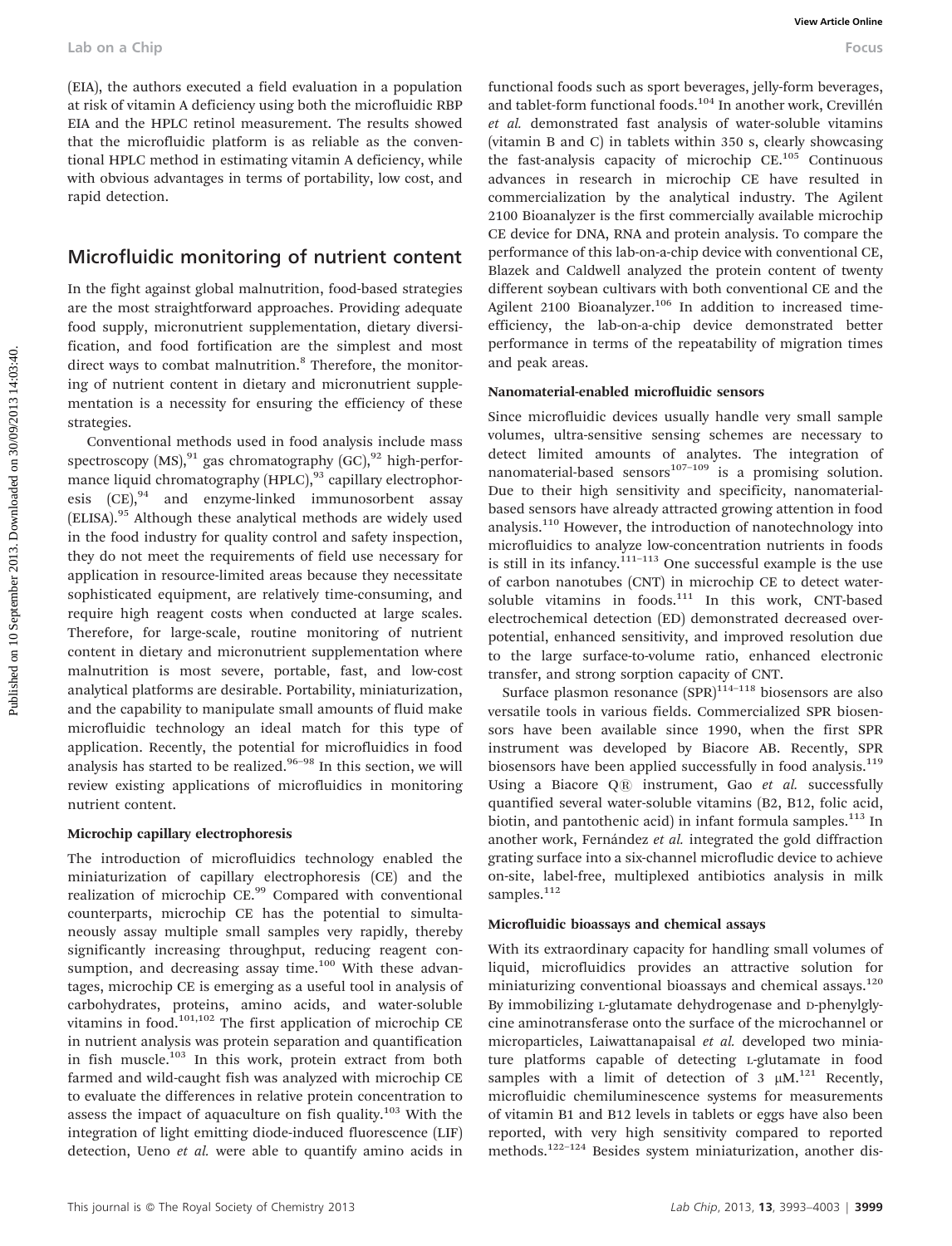

Fig. 4 (a) and (b) show the schematic of the microfluidic ELISA device for the quantification of folic acid in infant formula samples. (c) to (h) show the fully integrated, portable microfluidic sedimentation cytometer (SeCy) used for milk analysis. Images reproduced from ref. 125 and 127 with permission from Springer.

tinct merit of microfluidics technology is the ease of parallelization, which can be realized simply by introducing multiple channels. This can increase throughput or enable multiplexed analysis. Hoegger et al. developed a disposable microfluidic ELISA device for the quantification of folic acid in infant formula samples within 5 min, shown in Fig. 4 (a) and  $(b)$ .<sup>125</sup> The detection of folic acid is based on an indirect competitive immunoassay, in which free folic acids in the samples compete with pre-coated folic acids on the channel surface for the binding sites of the antibody-enzyme conjugates. Thus the concentration of folic acids in the food samples is inversely proportional to the amount of antibodyenzyme conjugate bound to the surface-immobilized folic acids, which is detected electrochemically. The integration of eight parallel microchannels allows calibration and analysis in one step.

In addition to conventional microfluidic devices, newly developed paper-based microfluidics and centrifugal microfluidics technology have been applied in nutrient analysis.<sup>126-128</sup> Fig. 4 (c) to (h) show an integrated, low-cost, portable microfluidic sedimentation cytometer (SeCy) based on centrifugal microfluidics.<sup>127</sup> This device consists of 12 independent flattened funnel-like units fabricated on a single plastic compact disc (CD) for loading 150 µl milk samples. When the CD is rotating, somatic cells and fat globules can be separated for analysis under centrifugal forces, with detection ranges of 2.0–6.5% fat content and 5  $\times$  10<sup>4</sup> to 5  $\times$  10<sup>5</sup> cells ml<sup>-1</sup> cell counts. This sample-to-answer device can be used for on-site, rapid quality control of milk product.

### Conclusions and perspectives

In the previous sections, we highlighted some of the recently developed microfluidic blood analysis platforms and examined the current status of applied microfluidics in the detection of nutritional biomarkers or monitoring of nutrient content. Despite great achievements in disease diagnostics, the application of microfluidics in the field of nutrition is still in its infancy. One reason for this is the limited popularity of biomarkers in nutritional screening and malnutrition diagnosis. It is understandable that before blood or urine tests became affordable and easily accessible, people relied on anthropometric indicators to evaluate the likelihood of existing malnutrition or the risk of developing future malnutrition. However, these anthropometric indicators are subject to influences other than nutritional status and are illsuited for diagnosing early micronutrient deficiencies. Therefore, biomarkers of nutrition will be useful for overcoming the limitations of anthropometric indicators and facilitating early diagnosis of micronutrient deficiency. The development of portable and affordable diagnostic devices capable of detecting biomarkers of nutrition will thus be necessary and helpful. This unmet need has been realized by the healthcare industry with efforts devoted to this endeavor. For example, Diagnostics For All, a non-profit enterprise saving lives through the creation of low-cost, easy-to-use, POC diagnostic devices specifically for the developing world, is working with MC10 Inc. to combine the low-cost patterned paper-based diagnostics with the flexible electronics platform in order to develop innovative diagnostic devices capable of quantitatively and accurately monitoring micronutrient status in POC settings and at low cost. These affordable and portable microfluidic devices, once realized, will essentially bring nutritional evaluation off bench and enable on-site, real-time assessment of nutritional status especially in remote areas.

It is essential to recognize that there are several challenges to applying microfluidics in the field of nutrition. To design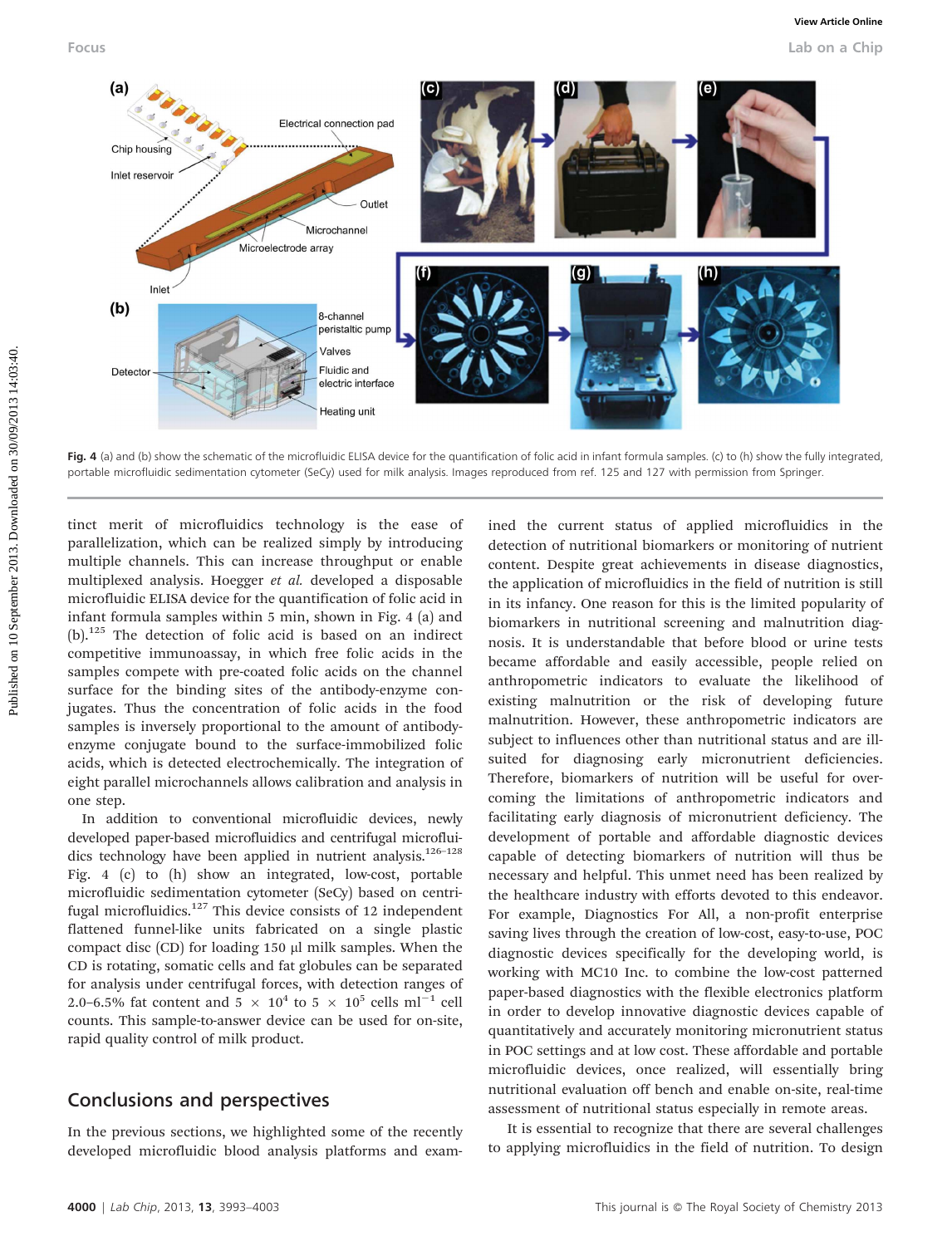POC microfluidic devices for the detection of biomarkers of nutrition, the first decision is what biomarkers should be targeted. Unlike disease diagnoses in which one or a few biomarkers can provide useful information, the evaluation of nutritional status based on biomarkers is more complicated with a continued debate as to which biomarkers are to be used for specific purposes.59,60 Although accumulated knowledge about biomarkers of nutrition will certainly help us make wiser decisions in the future, currently, it seems reasonable to measure multiple biomarkers when no single biomarker is available. In addition, for diagnosing micronutrient deficiency, it is also beneficial to be able to detect multiple micronutrient levels at one time. To fulfill these demands, multiplexed detection seems a reasonable solution. As we have discussed in previous sections, multiplexed detection has been recognized by the community as a characteristic of microfluidic systems. With proper assay design and parallelization, it is possible to develop POC microfluidic devices capable of detecting multiple biomarkers of nutrition. The benefit of such devices is the ability to provide more comprehensive information regarding the overall nutritional status. Lab on a Chip<br>
PUC microfulide devices for the detection of biomarkers of<br>
published on the National Southweat Southweat Southweat Southweat Southweat Constrained this constrained the formula southweat components in which

As for microfluidic monitoring of nutrient content, the major challenge is the complexity of the food matrix. Multiple steps of sample preparation are often required for the analysis of food samples, often hindering the development of fully integrated systems. Although enormous efforts have been devoted to developing effective food sample preparation techniques, a really satisfying approach is still yet to come. In the meantime, the emerging trend of integrating nanomaterial-based sensors into microfluidics sheds light on tackling this sample preparation problem. The miniaturization nature of microfluidics means that only a very small amount of food sample is required. The large surface area to volume ratio and excellent electron transfer rate of nanomaterials help realize ultrasensitive and ultrafast sensors for monitoring nutrient content from only minute amounts of food samples. Combined together, this may reduce the burden of pretreatment of large amounts of food samples before analysis and lead to a practical microfluidic nutrient content analyzer.

In conclusion, microfluidic technology holds enormous potential in terms of realizing POC, multi-parameter nutritional evaluation and integrated nutrient content analysis devices. Despite this potential, the field of nutrition is still a relatively unexplored area for the microfluidics community. We hope that this article can draw more attention to this field so that we can together push nutrition towards POC settings with microfluidics technology.

### Acknowledgements

This research was supported by National Institutes of Health (NIH) Director's New Innovator Award (1DP2OD007209-01), NIH Clinical and Translational Science Award (UL1 TR000127), Huck Innovative & Transformational Seed (HITS) Fund, US Department of Agriculture (USDA/NRI), and the Penn State Center for Nanoscale Science (MRSEC) under Grant DMR- 0820404. S.L. and C.E.C. were funded in part by grant AI45818 from NIAID, NIH. Components of this work were conducted at the Penn State node of the NSF-funded National Nanotechnology Infrastructure Network (NNIN).

### References

- 1 World Health Organization, Global nutrition policy review: what does it take to scale up nutrition action?, 2013.
- 2 U. E. Schaible and S. H. E. Kaufmann, PLoS Med., 2007, 4, e115.
- 3 K. M. Flegal, M. D. Carroll, B. K. Kit and C. L. Ogden, JAMA, J. Am. Med. Assoc., 2012, 307, 491.
- 4 M. Chopra, S. Galbraith and I. Darnton-Hill, Bulletin of the World Health Organization, 2002, 80, 952.
- 5 V. J. B. Martins, T. M. M. Toledo Florêncio, L. P. Grillo, M. do Carmo P. Franco, P. A. Martins, A. P. G. Clemente, C. D. L. Santos, M. de Fatima A. Vieira and A. L. Sawaya, Int. J. Environ. Res. Public Health, 2011, 8, 1817.
- 6 R. E. Black, L. H. Allen, Z. A. Bhutta, L. E. Caulfield, M. de Onis, M. Ezzati, C. Mathers and J. Rivera, Lancet, 2008, 371, 243.
- 7 M. de Onis, D. Brown, M. Blössner and E. Borghi, Levels & Trends in Child Malnutrition, 2012.
- 8 L. Allen, B. de Benoist and O. Dary, Guidelines on food fortification with micronutrients, 2006.
- 9 M. Blössner and M. de Onis, Malnutrition: quantifying the health impact at national and local levels, 2005.
- 10 J. Kondrup, S. P. Allison, M. Elia, B. Vellas and M. Plauth, Clin. Nutr., 2003, 22, 415.
- 11 G. M. Whitesides, Nature, 2006, 442, 368.
- 12 X. Mao and T. J. Huang, Lab Chip, 2012, 12, 1412.
- 13 P. Neuži, S. Giselbrecht, K. Länge, T. J. Huang and A. Manz, Nat. Rev. Drug Discovery, 2012, 11, 620.
- 14 Y. Zhao, Z. S. Stratton, F. Guo, M. I. Lapsley, C. Y. Chan, S.-C. S. Lin and T. J. Huang, Lab Chip, 2013, 13, 17.
- 15 X. Mao and T. J. Huang, Lab Chip, 2012, 12, 4006.
- 16 P. Li, Z. S. Stratton, M. Dao, J. Ritz and T. J. Huang, Lab Chip, 2013, 13, 602.
- 17 R. Fan, O. Vermesh, A. Srivastava, B. K. H. Yen, L. Qin, H. Ahmad, G. A. Kwong, C.-C. Liu, J. Gould, L. Hood and J. R. Heath, Nat. Biotechnol., 2008, 26, 1373.
- 18 R. C. Bailey, G. A. Kwong, C. G. Radu, O. N. Witte and J. R. Heath, J. Am. Chem. Soc., 2007, 129, 1959.
- 19 C. D. Chin, T. Laksanasopin, Y. K. Cheung, D. Steinmiller, V. Linder, H. Parsa, J. Wang, H. Moore, R. Rouse, G. Umviligihozo, E. Karita, L. Mwambarangwe, S. L. Braunstein, J. van de Wijgert, R. Sahabo, J. E. Justman, W. El-Sadr and S. K. Sia, Nat. Med., 2011, 17, 1015.
- 20 K. Hosokawa, M. Omata, K. Sato and M. Maeda, Lab Chip, 2006, 6, 236.
- 21 K. Hosokawa, K. Sato, N. Ichikawa and M. Maeda, Lab Chip, 2004, 4, 181.
- 22 L. Qin, O. Vermesh, Q. Shi and J. R. Heath, Lab Chip, 2009, 9, 2016.
- 23 I. K. Dimov, L. Basabe-Desmonts, J. L. Garcia-Cordero, B. M. Ross, Y. Park, A. J. Ricco and L. P. Lee, Lab Chip, 2011, 11, 845.
- 24 R. M. Rocco, Landmark Papers in Clinical Chemistry., Elsevier, Amsterdam, 2006, vol. 52.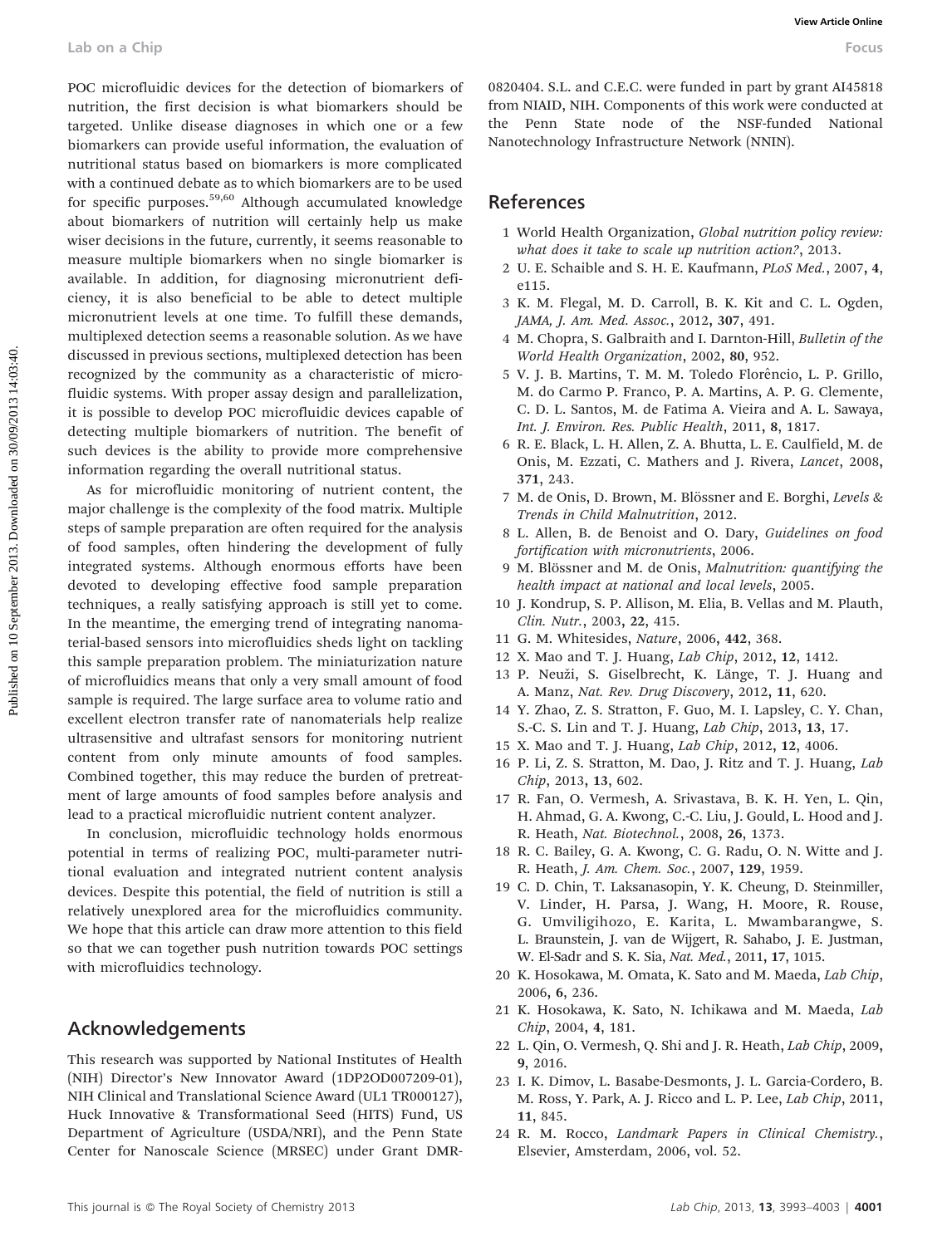- 25 U. Y. Schaff and G. J. Sommer, Clin. Chem., 2011, 57, 753.
- 26 M. Amasia and M. Madou, Bioanalysis, 2010, 2, 1701.
- 27 M. Grumann, J. Steigert, L. Riegger, I. Moser, B. Enderle, K. Riebeseel, G. Urban, R. Zengerle and J. Ducrée, Biomed. Microdevices, 2006, 8, 209.
- 28 J. Park, V. Sunkara, T.-H. Kim, H. Hwang and Y.-K. Cho, Anal. Chem., 2012, 84, 2133.
- 29 J. Steigert, T. Brenner, M. Grumann, L. Riegger, S. Lutz, R. Zengerle and J. Ducrée, Biomed. Microdevices, 2007, 9, 675.
- 30 S. Haeberle, T. Brenner, R. Zengerle and J. Ducrée, Lab Chip, 2006, 6, 776.
- 31 J. Steigert, M. Grumann, T. Brenner, L. Riegger, J. Harter, R. Zengerle and J. Ducrée, Lab Chip, 2006, 6, 1040.
- 32 J. Steigert, M. Grumann, T. Brenner, K. Mittenbuhler, T. Nann, J. Ruhe, I. Moser, S. Haeberle, L. Riegger and J. Riegler, J. Assoc. Lab. Autom., 2005, 10, 331.
- 33 B. S. Lee, Y. U. Lee, H.-S. Kim, T.-H. Kim, J. Park, J.-G. Lee, J. Kim, H. Kim, W. G. Lee and Y.-K. Cho, Lab Chip, 2011, 11, 70.
- 34 B. S. Lee, J.-N. Lee, J.-M. Park, J.-G. Lee, S. Kim, Y.-K. Cho and C. Ko, Lab Chip, 2009, 9, 1548.
- 35 J.-M. Park, Y.-K. Cho, B.-S. Lee, J.-G. Lee and C. Ko, Lab Chip, 2007, 7, 557.
- 36 Y.-K. Cho, J.-G. Lee, J.-M. Park, B.-S. Lee, Y. Lee and C. Ko, Lab Chip, 2007, 7, 565.
- 37 R. Gorkin, J. Park, J. Siegrist, M. Amasia, B. S. Lee, J.- M. Park, J. Kim, H. Kim, M. Madou and Y.-K. Cho, Lab Chip, 2010, 10, 1758.
- 38 M. Madou, J. Zoval, G. Jia, H. Kido, J. Kim and N. Kim, Annu. Rev. Biomed. Eng., 2006, 8, 601.
- 39 C.-M. Cheng, A. W. Martinez, J. Gong, C. R. Mace, S. T. Phillips, E. Carrilho, K. A. Mirica and G. M. Whitesides, Angew. Chem., Int. Ed., 2010, 49, 4771.
- 40 Z. Nie, F. Deiss, X. Liu, O. Akbulut and G. M. Whitesides, Lab Chip, 2010, 10, 3163.
- 41 E. Fu, B. Lutz, P. Kauffman and P. Yager, Lab Chip, 2010, 10, 918.
- 42 B. R. Lutz, P. Trinh, C. Ball, E. Fu and P. Yager, Lab Chip, 2011, 11, 4274.
- 43 E. Fu, P. Kauffman, B. Lutz and P. Yager, Sens. Actuators, B, 2010, 149, 325.
- 44 M. S. Khan, G. Thouas, W. Shen, G. Whyte and G. Garnier, Anal. Chem., 2010, 82, 4158.
- 45 W. Dungchai, O. Chailapakul and C. S. Henry, Anal. Chim. Acta, 2010, 674, 227.
- 46 E. M. Fenton, M. R. Mascarenas, G. P. López and S. S. Sibbett, ACS Appl. Mater. Interfaces, 2009, 1, 124.
- 47 A. W. Martinez, S. T. Phillips, M. J. Butte and G. M. Whitesides, Angew. Chem., Int. Ed., 2007, 46, 1318.
- 48 A. W. Martinez, S. T. Phillips, E. Carrilho, S. W. Thomas, H. Sindi and G. M. Whitesides, Anal. Chem., 2008, 80, 3699.
- 49 A. K. Ellerbee, S. T. Phillips, A. C. Siegel, K. A. Mirica, A. W. Martinez, P. Striehl, N. Jain, M. Prentiss and G. M. Whitesides, Anal. Chem., 2009, 81, 8447.
- 50 X. Li, J. Tian and W. Shen, Anal. Bioanal. Chem., 2010, 396, 495.
- 51 J. L. Osborn, B. Lutz, E. Fu, P. Kauffman, D. Y. Stevens and P. Yager, Lab Chip, 2010, 10, 2659.
- 52 X. Yang, O. Forouzan, T. P. Brown and S. S. Shevkoplyas, Lab Chip, 2012, 12, 274.
- 53 S. J. Vella, P. Beattie, R. Cademartiri, A. Laromaine, A. W. Martinez, S. T. Phillips, K. A. Mirica and G. M. Whitesides, Anal. Chem., 2012, 84, 2883. Pocus Worksham on M. Nontenber 2013. Downloade and L. Nontenber 2013. Non-<br>
2013. O. N. American mind N. Martin American Company, 2011, 2013. Downloaded on 2013. Downloaded on 30. S. S. S. C. C. C. C. C. C. C. C. C. C. C.
	- 54 A. W. Martinez, S. T. Phillips and G. M. Whitesides, Proc. Natl. Acad. Sci. U. S. A., 2008, 105, 19606.
	- 55 N. R. Pollock, J. P. Rolland, S. Kumar, P. D. Beattie, S. Jain, F. Noubary, V. L. Wong, R. A. Pohlmann, U. S. Ryan and G. M. Whitesides, Sci. Transl. Med., 2012, 4, 152ra129.
	- 56 A. K. Yetisen, M. S. Akram and C. R. Lowe, Lab Chip, 2013, 13, 2210.
	- 57 A. W. Martinez, S. T. Phillips, G. M. Whitesides and E. Carrilho, Anal. Chem., 2010, 82, 3.
	- 58 W. Zhao and A. van der Berg, Lab Chip, 2008, 8, 1988.
	- 59 D. J. Raiten, S. Namasté, B. Brabin, J. Combs, Gerald, M. R. L'Abbe, E. Wasantwisut and I. Darnton-Hill, Am. J. Clin. Nutr., 2011, 94, 633S.
	- 60 V. E. Hedrick, A. M. Dietrich, P. A. Estabrooks, J. Savla, E. Serrano and B. M. Davy, Nutr. J., 2012, 11, 109.
	- 61 C. J. Davis, D. Sowa, K. S. Keim, K. Kinnare and S. Peterson, JPEN, J. Parenter. Enteral Nutr., 2012, 36, 197.
	- 62 M. P. Fuhrman, P. Charney and C. M. Mueller, J. Am. Diet. Assoc., 2004, 104, 1258.
	- 63 H. Honda, A. R. Qureshi, O. Heimbürger, P. Barany, K. Wang, R. Pecoits-Filho, P. Stenvinkel and B. Lindholm, Am. J. Kidney Dis., 2006, 47, 139.
	- 64 A. Shenkin, Clin. Chem., 2006, 52, 2177.
	- 65 W. Laiwattanapaisal, T. Songjaroen, T. Maturos, T. Lomas, A. Sappat and A. Tuantranont, Sensors, 2009, 9, 10066.
	- 66 C.-J. Huang, C.-C. Lu, T.-Y. Lin, T.-C. Chou and G.-B. Lee, J. Micromech. Microeng., 2007, 17, 835.
	- 67 C.-C. Lin, C.-C. Tseng, C.-J. Huang, J.-H. Wang and G.- B. Lee, Biomed. Microdevices, 2010, 12, 887.
	- 68 W.-B. Lee, Y.-H. Chen, H.-I. Lin, S.-C. Shiesh and G.- B. Lee, Sens. Actuators, B, 2011, 157, 710.
	- 69 Y.-N. Yang, H.-I. Lin, J.-H. Wang, S.-C. Shiesh and G.- B. Lee, Biosens. Bioelectron., 2009, 24, 3091.
	- 70 M. Wolf, D. Juncker, B. Michel, P. Hunziker and E. Delamarche, Biosens. Bioelectron., 2004, 19, 1193.
	- 71 M. C. Peoples and H. T. Karnes, Anal. Chem., 2008, 80, 3853.
	- 72 S. Choi, A. Lajevardi-khosh and J. Chae, 2011 16th International Solid-State Sensors, Actuators and Microsystems Conference, 2011, 2223.
	- 73 G. Lee, I. Park, K. Kwon, T. Kwon, J. Seo, W.-J. Chang, H. Nam, G. S. Cha, M. H. Choi, D. S. Yoon and S. W. Lee, Biomed. Microdevices, 2012, 14, 375.
	- 74 L. Gervais and E. Delamarche, Lab Chip, 2009, 9, 3330.
	- 75 K. Sun, N. Ramgir and S. Bhansali, Sens. Actuators, B, 2008, 133, 533.
	- 76 A. Kumar, S. Aravamudhan, M. Gordic, S. Bhansali and S. S. Mohapatra, Biosens. Bioelectron., 2007, 22, 2138.
	- 77 J. S. Mitchell, T. E. Lowe and J. R. Ingram, Analyst, 2009, 134, 380.
	- 78 K. S. Jaya Rao, S. G. Srikantia and C. Gopalan, Arch. Dis. Child., 1968, 43, 365.
	- 79 M. Azahar Ali, S. Srivastava, P. R. Solanki, V. Varun Agrawal, R. John and B. D. Malhotra, Appl. Phys. Lett., 2012, 101, 084105.